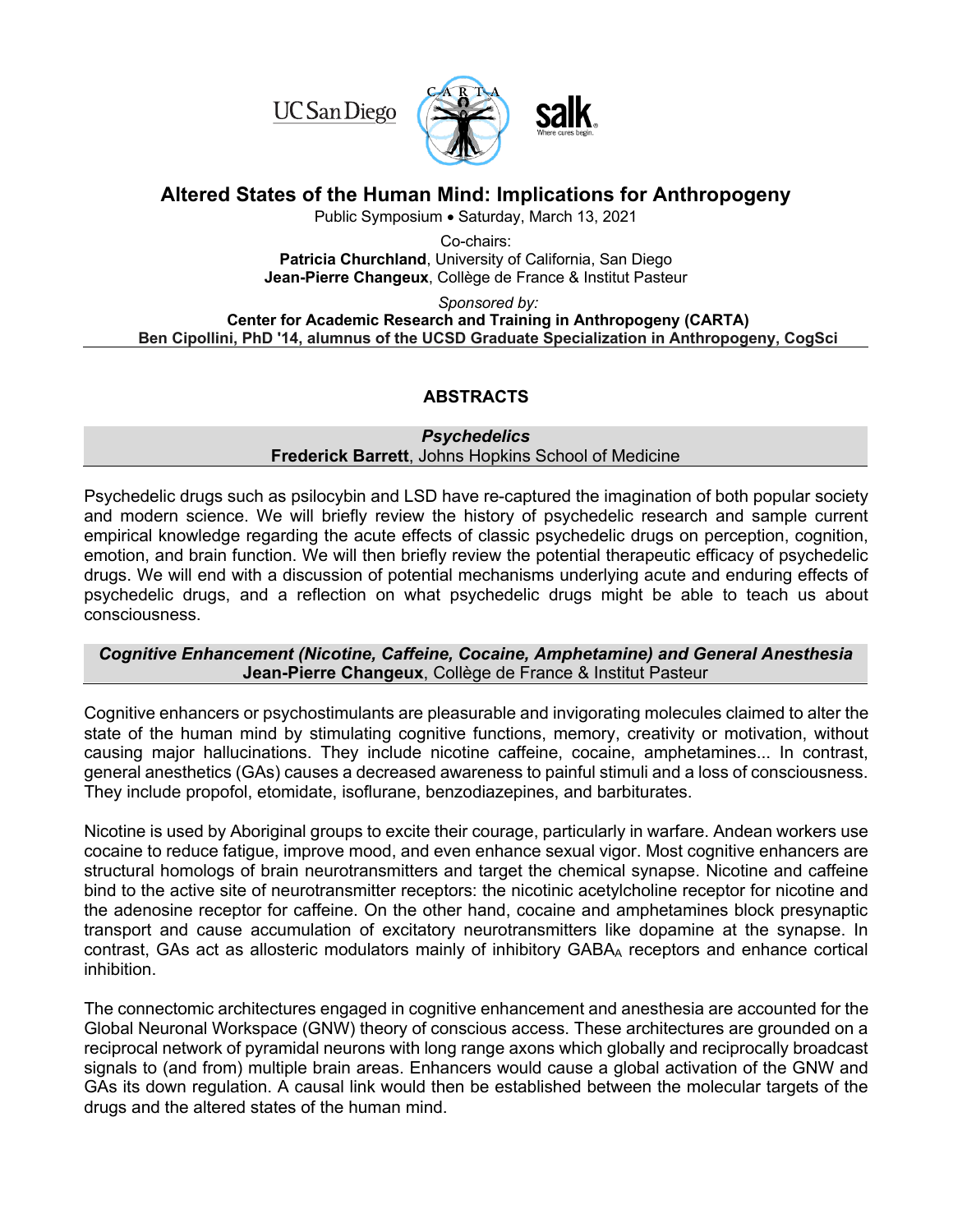#### *Imagination and Embodiment in Practices of Sacred Sonorous Being* **Thomas Csordas**, University of California, San Diego

Imagination is a fundamental human process. Can we then say that imagining is an altered state of consciousness, or is it the default state of consciousness that is the norm and defines us as human? In this presentation we recognize imagination as deeply embodied, and that as bodily beings we both hear and produce sound. In particular, I offer a reflection on the religious implications of our "sonorous being," a phrase from the philosopher Maurice Merleau-Ponty. The sonorous being of our embodied, fleshly existence can give us insight into the imaginative generation of sacred power if we take it up in the context of concrete examples. Accordingly, I introduce two ethnographic phenomena that extend the existential meaning of our sonorous being to the dimension of the sacred. These are the religious practices of Pentecostal-Charismatic singing in tongues and Native American Church peyote songs. These ritual practices share the characteristic of singing without any semantic or lexical component, allowing us to reimagine vocalization, speech, and song as bodily secretions, or material emanations of sonorous being. The religious setting consecrates the natural act of vocalization as an imaginative act. I conclude by suggesting that these sacred songs create a particular relationship between immanence and transcendence. Engendering this relationship in concrete experience is the significance of peyote songs and singing in tongues, and what they have most in common in addressing the imaginative force of sonorous being in defining our humanity.

#### *Alcohol Metabolism and Alcoholism* **Kenneth Kidd**, Yale School of Medicine

The first gene strongly associated with alcoholism was *DRD2*. It was a false association because the alcoholics were mostly Mexican Americans and the controls mostly European Americans. Our studies showed that the variant that "caused" alcoholism has its highest global frequency in Native Americans and a relatively low frequency in Europeans. That work started a quest to study more broadly the population genetics of susceptibility to alcoholism. Some of the strongest associations are with genetic variants that alter ethanol metabolism with the primary effect of providing resistance to alcoholism. The frequencies of the variants have different global patterns. Several of the individual genes in the alcohol dehydrogenase family of genes are involved, and the most studied variant is widespread with higher frequencies in East Asia and Southwest Asia. The aldehyde dehydrogenase 2 locus has a particularly sharply defined variant pattern with high frequency in Southern coastal China, lower frequency most everywhere else in East Asia, and absent elsewhere. Genomic analyses argue that positive selection is responsible for the high frequencies of these variants but fail to illuminate the selective force. Details of the population studies of these and other genes will be presented.

## *Addiction and Loss of Control: Hyperkatifeia, Negative Reinforcement and the Dark Side of Addiction*

# **George Koob**, National Institute on Alcohol Abuse and Alcoholism; National Institute on Drug Abuse

Drug addiction is a chronically relapsing disorder characterized by loss of control and compulsive drug seeking within a heuristic framework comprised of a three stage addiction cycle. Such loss of control is hypothesized to derive from multiple sources of motivational dysregulation that occur in three functional domains that reflect the three stages of the addiction cycle: incentive salience/pathological habits in the binge/intoxication stage, negative emotional states in the withdrawal/negative affect stage, and executive function deficits in the preoccupation/anticipation stage. These three domains and stages are hypothesized to be mediated by three major neurocircuitry elements: basal ganglia, extended amygdala, and prefrontal cortex, respectively. A largely neglected source of loss of control in addiction is the via the construct of negative reinforcement driven by the emotional pain of drug withdrawal and protracted abstinence. The construct of negative reinforcement, defined as drug taking that alleviates a negative emotional state or hyperkatifeia (pain, hypohedonia, dysphoria, anxiety, hyperalgesia, irritability, and sleep disturbances) associated with drug abstinence following excessive drug taking. Such hyperkatifeia that drives negative reinforcement is hypothesized to derive from loss of function of key neurochemical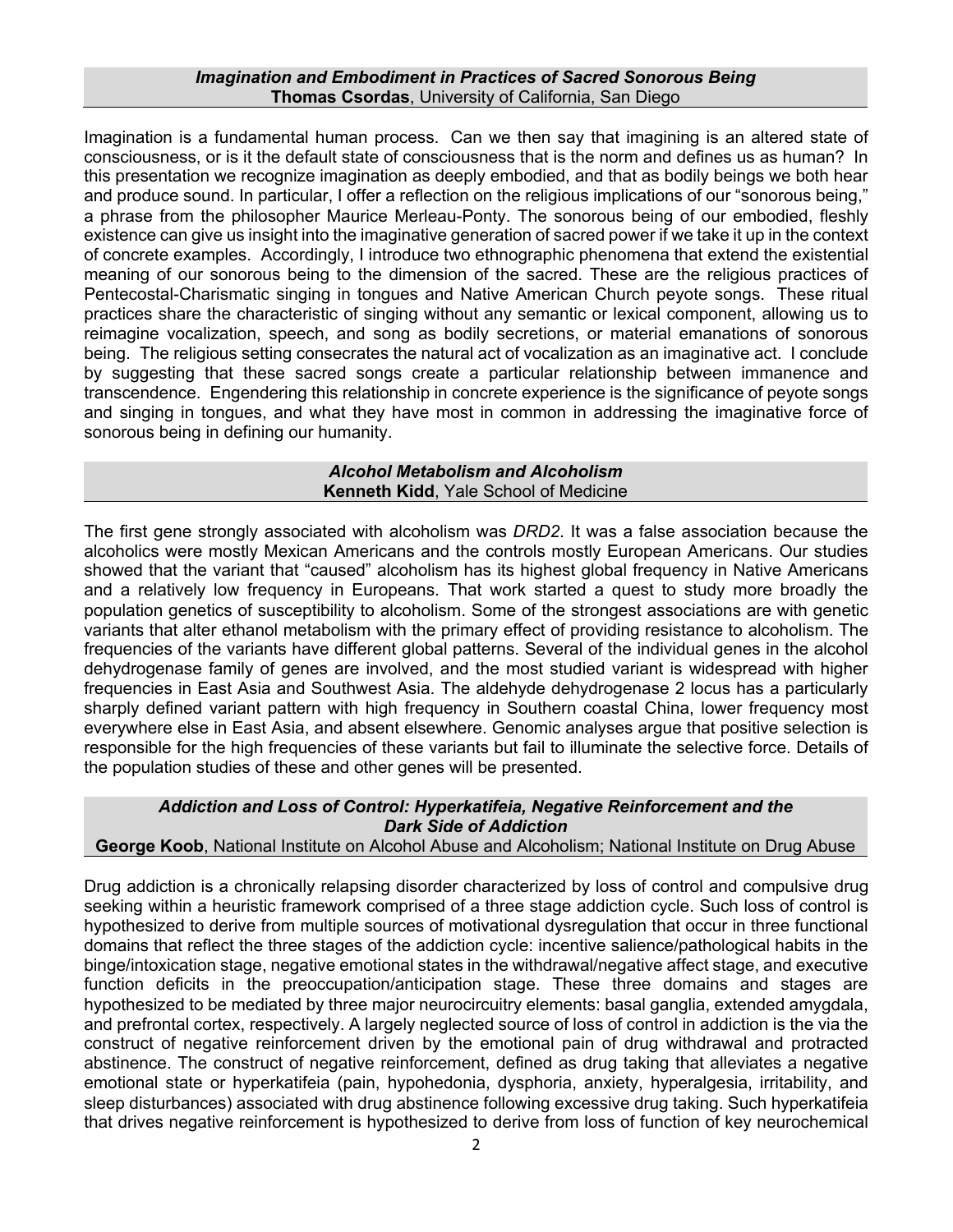circuits within the brain reward system in the basal ganglia and gain of function within the brain stress systems (corticotropin-releasing factor, dynorphin, norepinephrine, hypocretin, vasopressin, glucocorticoids and neuroimmune factors) in the extended amygdala. Compelling evidence exists to argue that hyperkatifeia triggered by acute excessive drug intake, is sensitized during the development of compulsive alcohol taking with repeated withdrawal, persists into protracted abstinence, and contributes to the development and persistence of compulsive, loss of control drug seeking. Significant overlap in the engagement in addiction of circuits mediating brain emotional pain and brain physical pain may help explain the prominent role of drugs in "deaths of despair" and the effects of social isolation on drug seeking in the covid-19 pandemic.

#### *The Neural Underpinnings of Mindfulness* **Read Montague**, Virginia Tech

Mindfulness meditation has recently seen an explosion in the number and variety of its practitioners and its application domains. It has been deployed in settings ranging from stress reduction therapies to concentration-and-focus in athletic endeavors. Mindfulness meditation has even shown strong promise in the area of neuromotor disease where motor symptoms and the stress they induce can be reduced significantly. Our group has focused on the neural underpinnings that support some of the behavioral features of mindfulness training including a capacity to disconnect brain regions that link valuation and responses to negative social outcomes. I will highlight how these experiments are being carried out using functional imaging and point the way toward future work using more fine-grained neural probes to understand mindfulness in terms of cognitive control.

## *Peripartum Depression* **Barbara Parry**, University of California, San Diego

Major depression (MD) occurring during pregnancy, or postpartum, can be a devastating illness that impairs the ability of the mother to care for her infant, disrupts the family, and adversely affects the healthy physical, behavioral, psychosocial and neurocognitive development of the child. Maternal depression increases the child's risks for mental and medical disorders later in life, contributes to cognitive and socioemotional impairments at 5 years, and after 13 years, to higher rates of mood and anxiety disorders in adolescence. After 20 years, the risks for anxiety disorders, major depression, substance dependence, social impairment, medical problems and mortality are higher in the offspring of depressed parents compared with the offspring of non-depressed parents. Remission of maternal depression after three months of medication treatment, however, is associated with a decrease in children's symptoms and diagnoses.

These findings emphasize the critical importance of treating peripartum depression. Safe and efficacious pharmacological treatments, however, are limited by potential adverse effects on the fetus or breastfeeding infant and psychotherapeutic interventions by time, expense and clinician availability. Light treatment improves mood, although significant antidepressant effects may not occur until after five weeks of intervention in this non-seasonal depression. In our previous work in pregnancy and postpartum depression, we observed improvements in mood with critically timed wake therapy and light treatment administered independently. Although wake therapy exerts its antidepressant effects in 1-2 days, patients may relapse after a night of recovery sleep. As reported in other mood disorder patients, the advantage of combining wake and light treatment is that one night of wake therapy can improve depressive symptoms in one day, and hasten and potentiate the antidepressant effects of light treatment to within one week. In turn, light treatment can prevent the relapse from wake therapy that often occurs after subsequent sleep. We have applied these combined chronotherapeutics to pregnancy and postpartum depression to achieve efficacious, rapid-acting, affordable home interventions with minimal side effects, and now aim to integrate these treatments into community practice for peripartum women with mood and sleep disturbances.